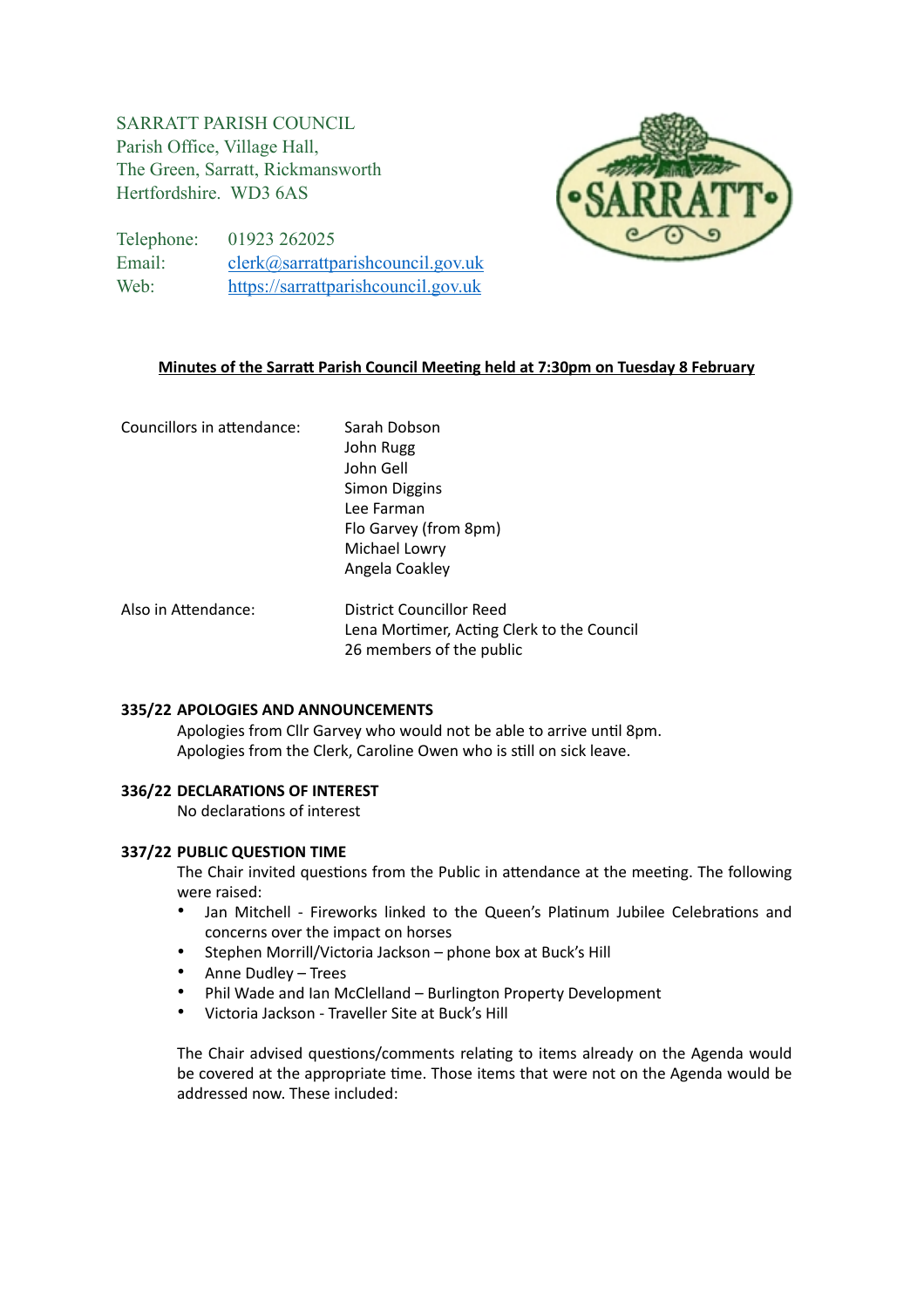- Jan Mitchell asked whether the Queen's Jubilee Celebrations in the Village would involve a fireworks display, following the death of her horse as a result of fireworks set off by a neighbour the previous year. Cllr Angela Coakley responded on behalf of the Council advising initial conversations had started regarding an event in the Parish to commemorate the Platinum Jubilee. The concept was to have a 'street party on the green' on the afternoon of Sunday 5 June (the Jubilee weekend). Ideas include a family picnic, possibly a bar and music and 'simple' entertainment such as a fancy dress competition, dog show, horse parade, and a tug-o-war competition. There were no plans to include fireworks, and as far as SPC is aware, Chipperfield have no plans to do so either. It was recommended Jan checks with the local pubs to find out if they are planning to. Cllr Reed offered to check the legislation around private/ public displays with regard to animals.
- Anne Dudley advised Council that there had a originally been a chestnut tree on the highway verge by the 'welcome to Sarratt' sign on Sarratt Road when entering the village from Croxley. Could this be replaced. The Chair advised as this was a highway verge permission to plant a tree on the land would be needed from Herts County Council (HCC) Highways department, but it was hoped permission would not be refused, and the tree could be funded from the Queen's Green Canopy budget. A request was made by Cllr Rugg suggested that the replacement tree should not be a Horse Chestnut due to trees in Hertfordshire dying because of the widespread infestation of leaf minor moths associated with that species.
- Traveller Site at Chandlers Cross removal of the enlarged access point and reinstatement of the hedgerow. Cllr Farman advised SPC had received an update on the site as part of this month's Planning Enforcements Report from Three Rivers District Council (TDRC) which stated "*Following the end of the temporary event an enforcement notice was served in respect of the works to the access. This notice took effect on 6 October; however, an appeal was lodged and is now valid. Council's Statement of Case sent, now just waiting decision from PINS*". PINS is the National Planning Inspectorate. Cllr Farman will be following this up with the TRDC Enforcement Team to understand the deadline for compliance under the Enforcement Order that has been issued.

## **338/22 MINUTES AND MATTERS ARISING**

Two matters of accuracy were raised:

- 319/22 should read Mr Queenan, not Mr Green
- Clerk's Action Log item 290/21A should read the Bucks Hill BT Box, not the Chandlers Cross BT box.

Subject to these amendments the Minutes of the SPC Meeting held on Tuesday 11 January were approved.

Proposed: Cllr John Gell; Seconded: Cllr John Rugg

## **Matters Arising from the previous Minutes not on the February Meeting Agenda**

• All four of the new black & white 'finger post' road signs have now been erected. The quality of the posts appears good. As such SPC will place an order for replacements for the three other fingerposts. Cllr Lowry confirmed funding for these had been included in the current year's budget. Cllr Gell will liaise with the Clerk over the specifications for the final three fingerposts. Thanks were given to Andrew Whitewood and former Cllr Nick Mortimer for the installation of the first four fingerposts.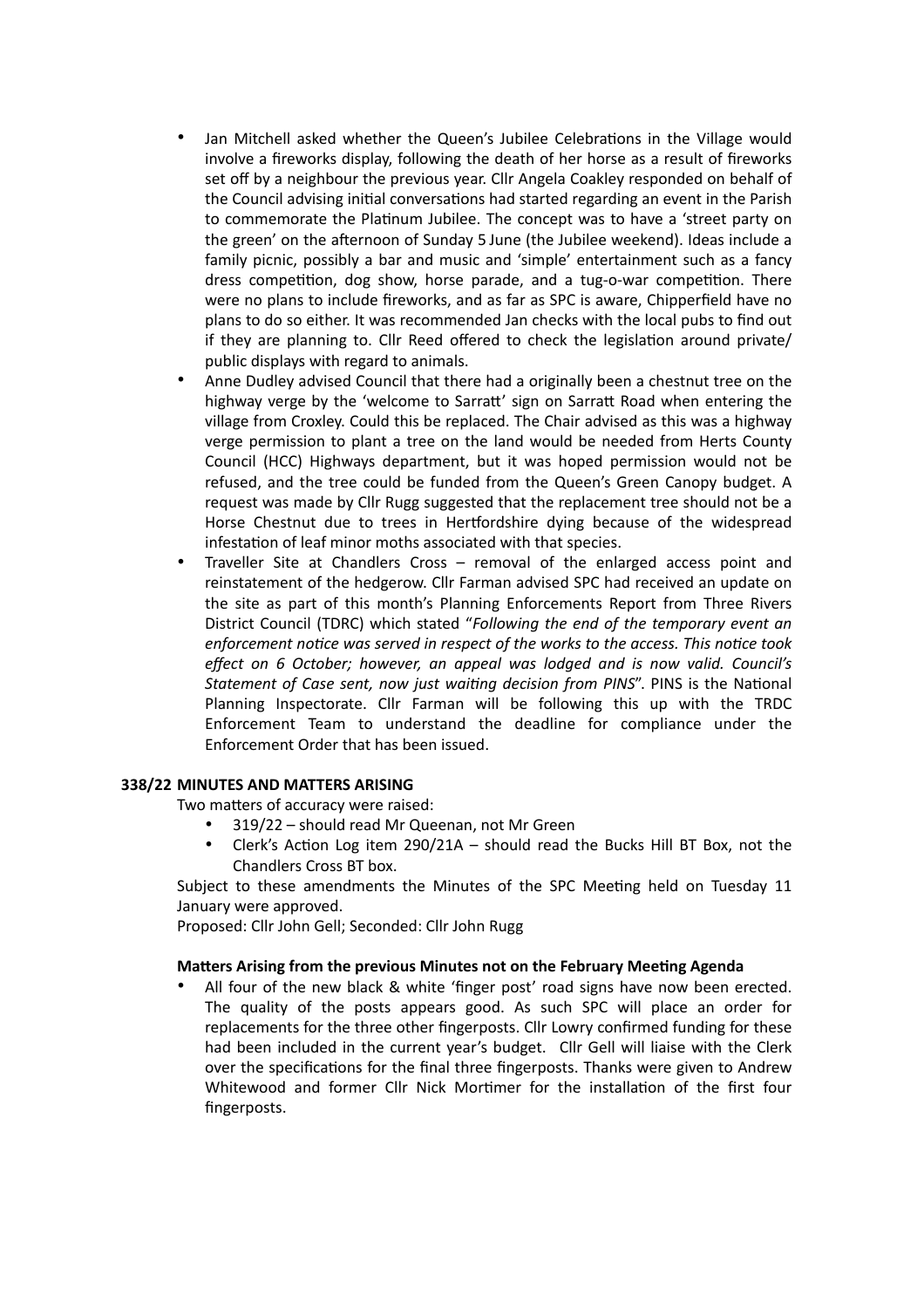- Fixed Penalty Notices for parking on The Green are being progressed. The Clerk has made contact with the local police representative over the matter.
- Poachers Barn, Penman's Green A reply has been received by SPC and correspondence in underway and the matter is being progressed.
- There are now an additional two vacant allotment plots #20 and #40.

## **339/22 TO RECEIVE REPORTS FROM REPRESENTATIVES WHO HAVE ATTENDED MEETINGS ON BEHALF OF THE COUNCIL.**

- Cllr Farman and Garvey attended the recent Neighbourhood Plan meeting.
- Cllr Farman had held a telephone meeting with Stephen Giles on EV charging points in Abbots Langley – sharing knowledge and actions to make it easier for SPC when adopting this. Cllr Garvey will attend the next KGV and the Village Hall Committee meetings to discuss EV charging points, as well as speaking with the village pubs and Biggerstaff's garage.

#### **340/22 CLERK/RFO REPORT**

In addition to the updates provided in the Action Log, the Acting Clerk reported on the following:

- Letter written to Robert Webb at the CAA regarding the helicopter flights at Model Farm
- Contact made with the Tree Officer at TRDC for an inspection of Ash Trees at the bottom of Red Lion Lane,
- Email with details of costs and designs sent to Mr Wiggs about a memorial bench for the Village Green.

#### **341/22 ACTION LOG**

There were no matters arising from the updated Action Log circulated by the Acting Clerk with the papers for the meeting. Items as reported as 'completed', will now be removed from the next iteration of the Action Log.

#### **PLANNING**

## **342/22 LEAD COUNCILLORS REPORT**

Cllr Farman advised the TRDC Planning and Enforcement Officers had visited The Mulberry Bush last week and have highlighted a number of developments / activities taking place on the site that they wish to investigate further with their legal team. SPC will await a more detailed report and any actions TRDC plan to take in due course.

## **343/22 SPC FRAMEWORK FOR PLANNING DECISIONS**

Cllr Farman delivered a presentation on a framework to guide SPC responses to planning applications going forwards to ensure consistency of approach to the economic, social and environmental protection of the Parish. Cllr Farman's proposal included what SPC was permitted to comment on as a statutory consultee to the local planning authority (TRDC). It was also aligned to the current thinking for the Neighbourhood Plan. Council supported the framework proposed by Cllr Farman and agreed to use it to inform their comments on planning applications going forwards. Proposed: Cllr Garvey; Seconded Cllr Gell

#### **344/22 BURLINGTON PROPERTY GROUP DEVELOPMENT PROPOSAL**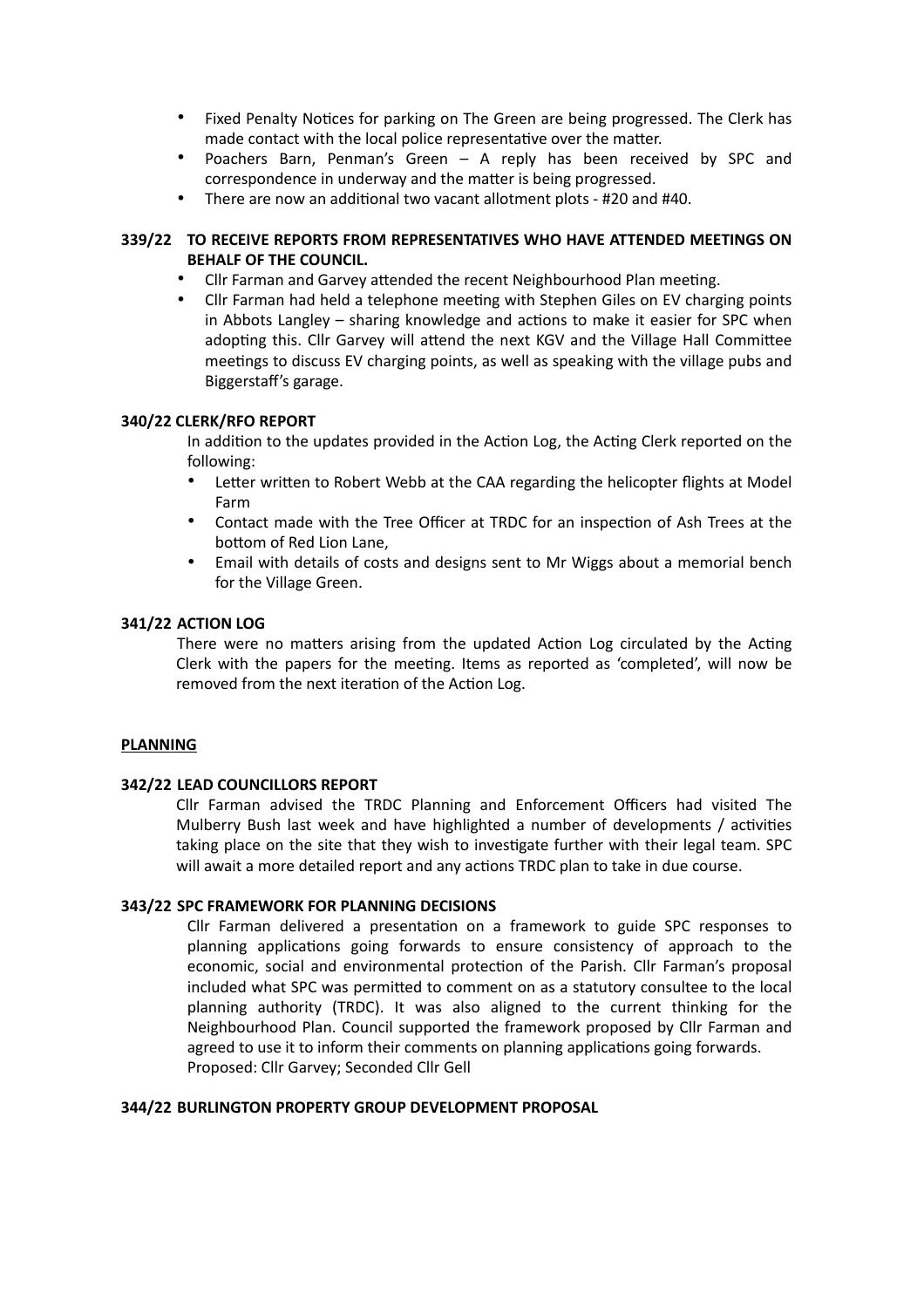The Chair opened this agenda item stating SPC were not made aware of the proposed development for 85 houses across 2 parcels of land in Sarratt before the announcement by the Burlington Property Group on Wednesday 26 January was made public. SPC has also had no contact with the developers at any time, before or since the announcement, other than an email inviting them to join the online Consultations sessions held on 3 & 4 February. SPC were shocked to see the details of the development planned on what is Green Belt land and are also very uncomfortable about the use of the phrase 'Sarratt Community' associated with this proposal.

Cllr Farman stated SPC first became aware of the information presented by Burlington Property Group regarding a large development across two Green Belt sites in Sarratt at the same time as the general public. In terms of the planning process this is at an early stage as there have been no submitted planning applications, so as a statutory consultee to the District planning authority there is nothing for SPC to formally respond to at this stage. SPC will of course continue to collect information and monitor this situation carefully, so it is ready to respond strongly as soon as anything formal is submitted.

Two comments were then heard from members of the public.

Another member of the public responded to the point made about the use of the phrase "Sarratt Community" in association with this proposed development. The member of the public advised he is a solicitor and domain "passing off" such as this can be reported to Nominet for action – and potentially result in the removal of the domain. It was agreed the Acting Clerk would follow up with the member of the public that raised this post the meeting.

District Cllr Ciaran Reed concurred with Cllr Farman that no formal response from SPC is appropriate until the proposed development enters the formal planning process with TRDC and SPC is asked to comment as a statutory consultee. Cllr Reed went on to advise the meeting that Chorleywood Parish Council found themselves in a similar position when the development of 800 houses on Green Street, Chorleywood was put forward by a developer, but now that this has moved to a formal planning application they are permitted to comment and have produced a 68 page document covering their objections. Cllr Reed also advised that Burlington were not in contact with Three Rivers (as far as he was aware), but that a pre-planning application to HCC Highways may have been made.

It was therefore recommended now is not the time to submit detailed objections, rather using the experience of Chorleywood, SPC should gather its objections and those of its parishioners, in order to be ready to act when the formal planning application process arrives.

Comments were made about the proposed Scout hut and Doctor's surgery being used by the developers to justify 'very special circumstance' for a development on Green Belt land. Comments were also made about the proposed development of 85 houses only generating 40 additional traffic movements at peak hours and not creating more demand for places at Sarratt School over and above the 5-8 place availability per year quoted by the developers.

In conclusion SPC agreed it would refrain from formally commenting on the proposed development until invited to do so by TRDC as part of a formal application. But, in the meantime SPC would write to the NHS Surgery at New Road, Croxley, and the District and County Scout Associations advising it had not been informed of these proposals prior to them being made public by the developers and that SPC was strongly opposed to unnecessary facilities for the Parish being proposed by the developers in order to secure planning permission for 85 new houses from TRDC.

This action by SPC was agreed by all Councillors. The Chair abstained from the vote.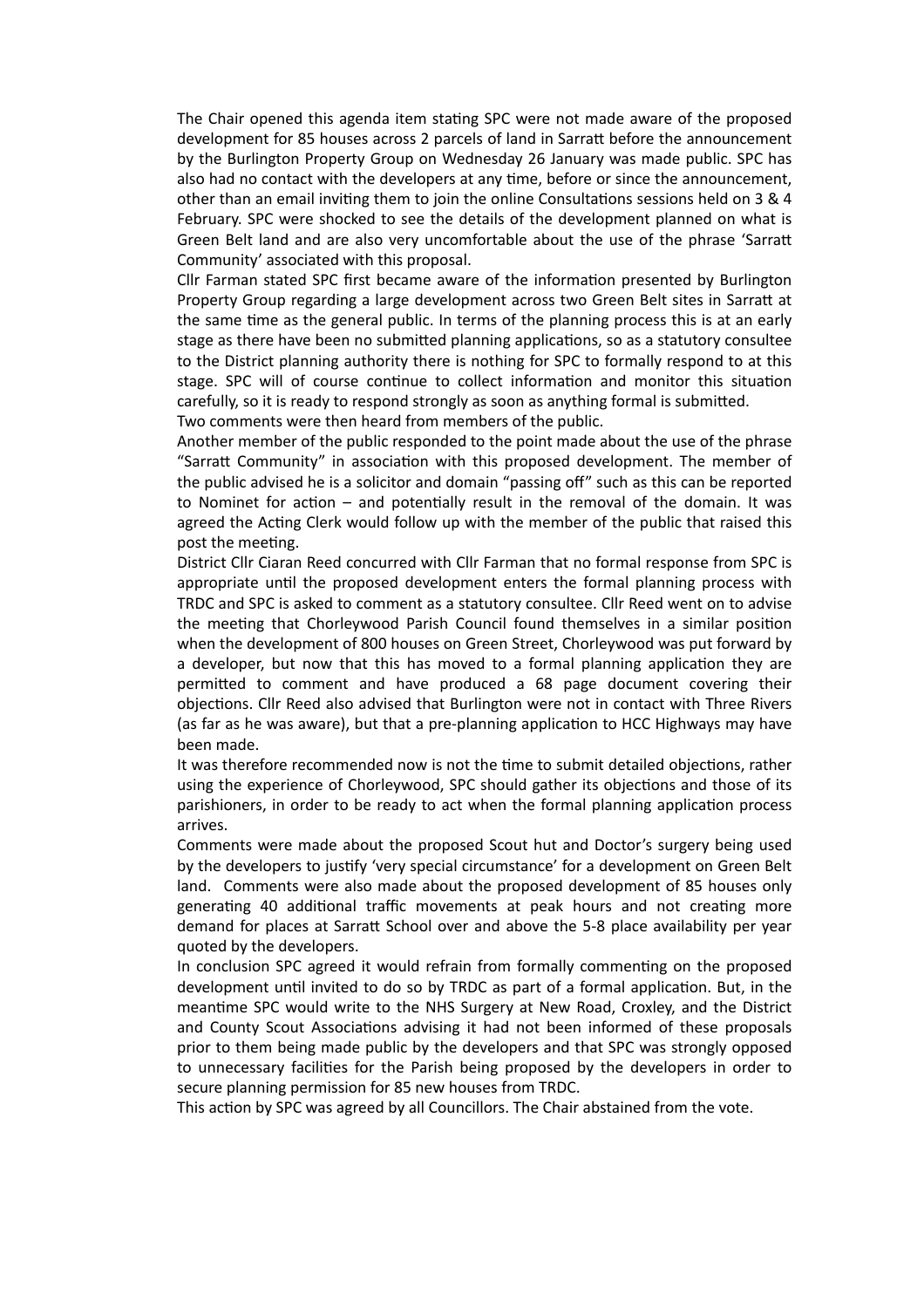It was also agreed Cllr Farman would compose a statement from SPC on its position regarding the proposed development to be posted on the SPC website.

A member of the public, Phil Wade also made a request that the 30-mile speed limit should be extended going towards and away from Sarratt. The Acting Clerk will follow up with him on this matter.

## **345/22 TO COMMENT ON PLANNING APPLICATIONS**

- **22/0068/CLPD**: **Little Paddock Little Windmill Hill Chipperfield WD4 9DG:**  Certificate of Lawfulness Proposed Development: Construction of detached garage Noted
- **22/0067/CLPD: Little Paddock Little Windmill Hill Chipperfield WD4 9DG:**  Certificate of Lawfulness Proposed Development: Erection of outbuilding to rear. Noted
- **21/2910/FUL: Quickmoor Cottage Commonwood Sarratt WD4 9BB:** Demolition of existing conservatory and construction of single-storey extension No objection
- **21/2885/FUL: The Old Rectory Church Lane Sarratt WD3 6HJ:**

Single storey extension to existing garden room, installation of roof terrace and alterations to fenestration

No objection to the minor extension. SPC will however, raise a concern that the external design and especially the windows may not be in keeping with the rest of the building.

• **21/2896/OUT Outline Application: Land to the Rear of 76 & 78 Church Lane Sarratt WD3 6HL:**

Construction of up to 20 residential dwellings (Use Class C3) with new access to Church Lane (appearance, landscaping, layout and scale reserved).

SPC very strongly objects to this application on the basis of overdevelopment in the Green Belt (this plot has been previously formally assessed stating if this land is released at least high harm to Green Belt would result), substantial loss of biodiversity and significant negative impact on sustainable traffic as highlighted by HCC Highways. If officers are minded to approve we request this application is brought to the Planning Committee.

## **346/22 TO NOTE PLANNING DECISIONS**

• **21/2916/PDE Prior Approval: 27 Church Lane Sarratt Rickmansworth Hertfordshire WD3 6HN:**

Single storey rear extension (depth 6 metres, maximum height 3.6 metres, maximum eaves height 2.4 metres)

*SPC: Noted. We hope that the opportunity to proportionally extend the house that this permitted development application provides will allow this property to receive some needed renovation TRDC: Approved*

• **21/2880/PDE Prior Approval: Heather Cottage Penman's Hill Chipperfield Kings Langley Hertfordshire WD4 9DJ**

Single storey rear extension (depth 8 metres, maximum height 3.7 metres, maximum eaves height 3 metres)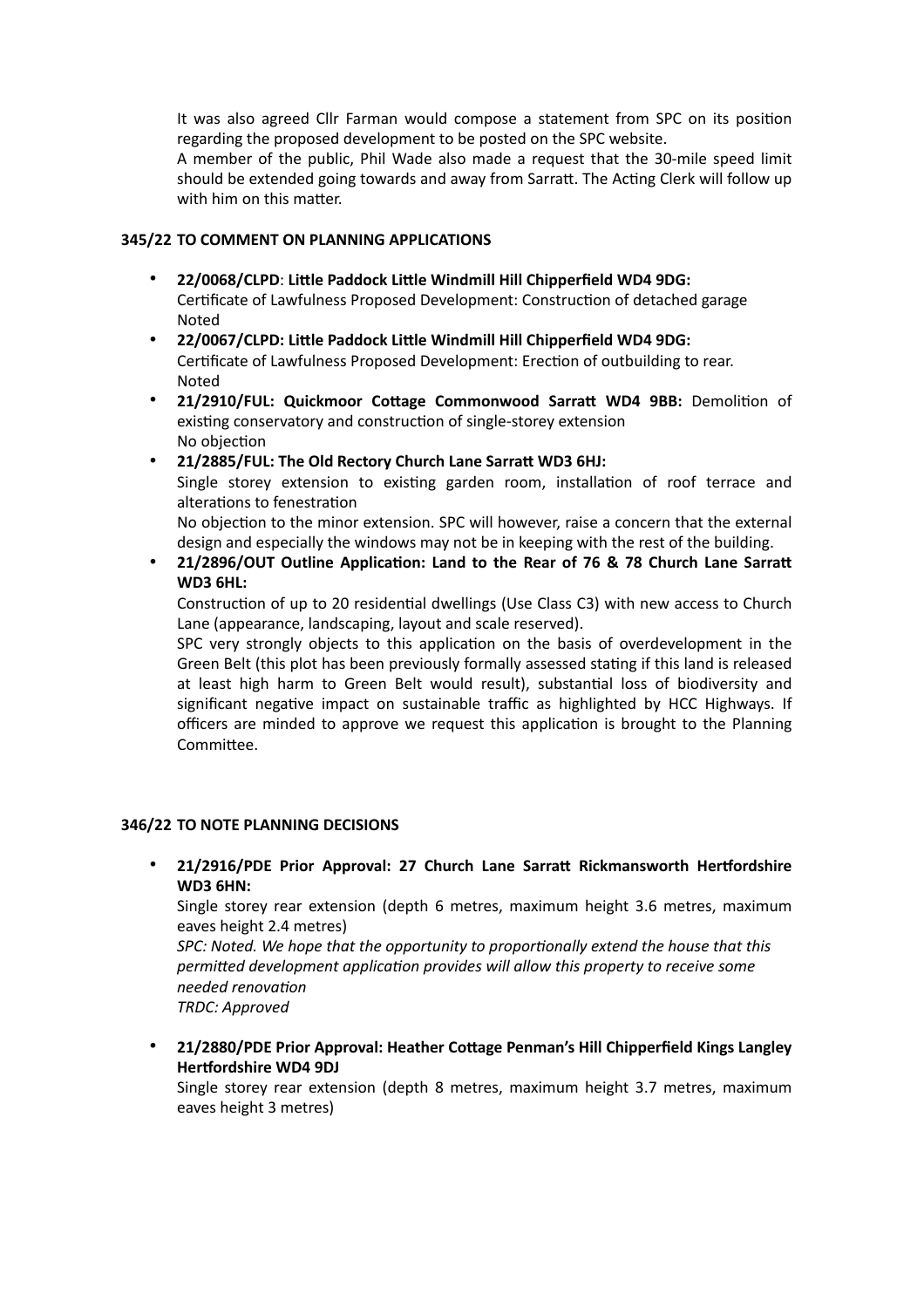*SPC: Noted TRDC: No Objection*

## • **21/2722/FUL: Homeland The Green Sarratt WD3 6BH** Erection of a detached garden room *SPC: No objection ' If officers are minded to approve we ask that by permitting an extra development on this site that all remaining permitted development rights for this site are removed TRDC: Approved [permitted development rights were not removed in the decision notice]* **21/2705/FUL: Great Wheelers The Green Sarratt WD3 6BJ** Replacement outbuilding *SPC: No Objection TRDC: Approved*

• **21/2635/PDNT: Bucks Hill Farm Bucks Hill Sarratt WD4 9AP**

Permitted Development Notice Telecommunications: Installation of a 18 metre high monopole, 4 no. equipment cabinets and development works ancillary thereto *SPC: No objection*

*TRDC: Refused [By virtue of its scale, height and siting the proposed development would result in an incongruous and unduly prominent feature within the landscape contrary to Policy CP1…]*

Concern was expressed by councillors and members of the public about difficulties regularly experienced by the Emergency Services in locating premises and responding to urgent accident incidents in remote rural locations in and around Sarratt. Due to the lack of an adequate communications signal network for them to utilise/operate with in this area. As this is reported to be due to the lack of a suitable mast It was suggested that TRDC Planning Dept could be approached to be more proactive in assisting applicants to resolve this issue rather than just refusing yet another application (see **21/2635/PDNT**  above**).** 

• **21/2600/FUL: Penacre's Stables adjacent to Callipers Cottage Callipers Cottage Penman's Green Sarratt Hertfordshire WD4 9AY**

Construction of 25m x 45m manege and fencing

*SPC: We object to this application in its current form on the basis that the new development is very close to a neighbouring property and the impact that may cause. We encourage all parties to find an alternative compromise solution.*

*TRDC: Approved [restrictions added, no external lighting, non-commercial use only]*

• **21/2580/FUL: The Barn Goldingtons Church Lane Sarratt Hertfordshire WD3 6HE** Erection of detached outbuilding/garden room *SPC: We strongly object to this application on the grounds of over development in Green Belt and Area of Outstanding Natural Beauty. It is worth noting that the land in this application is a possible site of interest as it adjoins a plot currently under archaeological investigation.*

*TRDC: Approved [an archaeological inspection has been added as a condition]*

• **21/2234/FUL: Corner House Redhall Lane Chandlers Cross Hertfordshire WD3 4LX** Demolition of the existing dwelling and construction of a replacement four-bedroom dwelling with car parking, landscaping and associated works *SPC: No objection but note the scale of the incremental development exceeds TRDC policy*

*TRDC: Approved*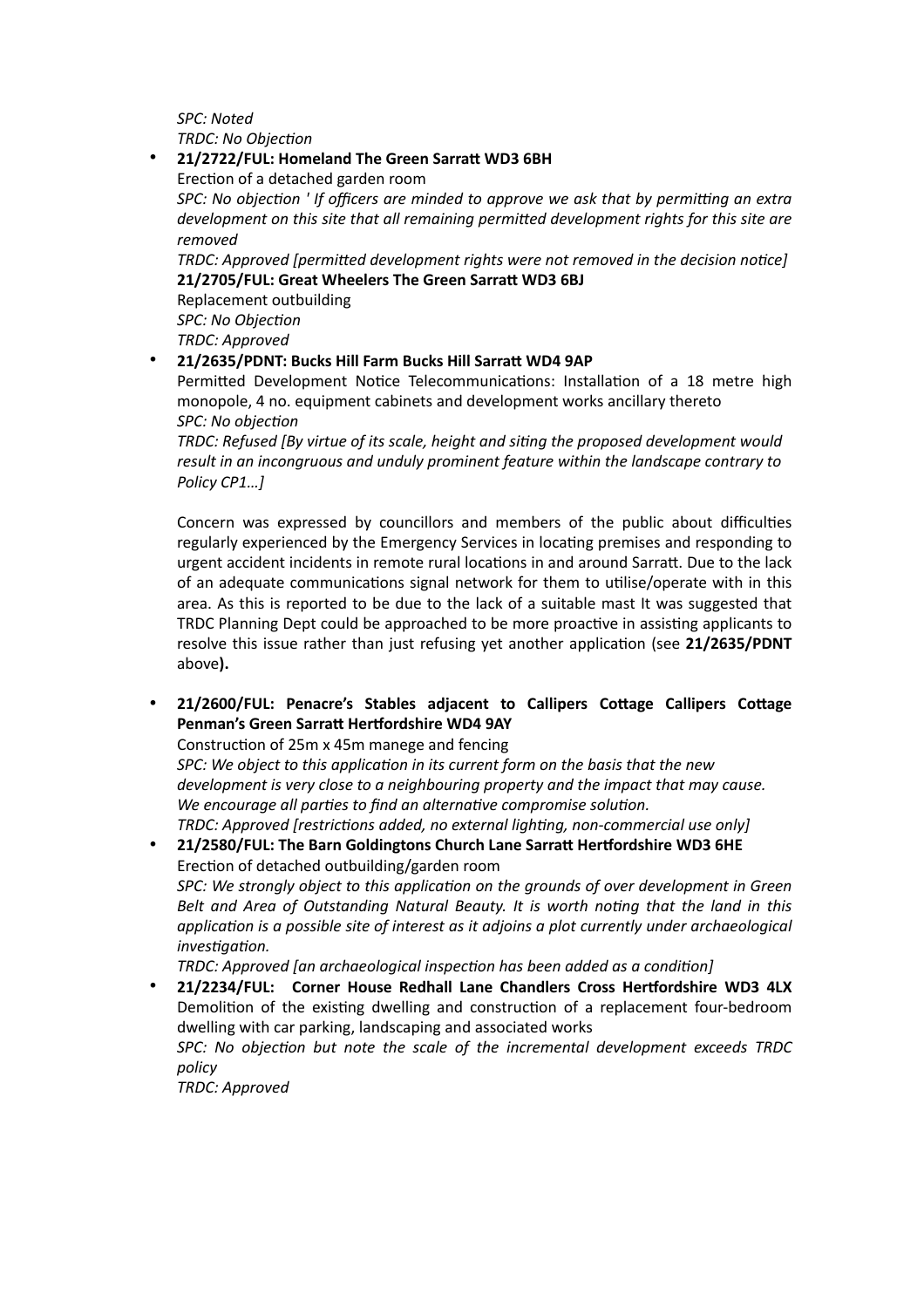## **347/22 PLANNING ENFORCEMENTS**

- **16/0178/COMP: The Old Boot Public House**  Unauthorised Works: Extension of car park into adjacent field (David Heighton) *Planning permission granted, works currently underway and substantially completed. Site visit required before closing case.*
- **18/0097/COMP: Three Ways, Poles Hill** Material change of use from single dwellinghouse to two dwellings (converted garage) (Scott Volker) *Planning Contravention Notice issued. 19/2294/CLED then refused. Further PCN to be issued to clarify use as it's not clear if used as two separate dwellings.*
- **18/0178/COMP: Coltspring Riding Stables, Sarratt Road** Material Change of Use: Conversion of stable block into residential dwelling (David Heighton) *Monitoring, previous 18/2531/CLED considered that dwelling was ancillary to the wider use of the site and therefore was not a material change of use.*
- **19/0118/COMP: Blacketts Nursery, Rousebarn Lane** Unauthorised Material Change Of Use - business in operation (David Heighton) *Further site visit required.*
- **19/0177/COMP: Silverfields, Bucks Hill** Replacement outbuilding (not for a purpose incidental to the enjoyment of the dwelling) and alterations to garage (Aaron Roberts) *Works to the garage are immune from enforcement action as they took place 4 years prior to original complaint (evidence has been provided). The outbuilding is used for general household storage so case will be closed.*
- **19/0208/COMP: Newton Cottage, Poles Hill** Construction of front boundary walls and alterations to ground levels to frontage including the extension of the driveway (Aaron Roberts)

*Appeal dismissed relating to extension of driveway including retaining walls. There is a dispute relating to the retaining walls which exist as to whether they are permitted development. LPA of the view is that they are not acting as a means of enclosure and were originally built as an engineering operation to serve an extended driveway which has not yet occurred. A notice may therefore be served if the owner fails to remove.*

• **20/0171/COMP: Fir Trees, Dawes Lane, Sarrat** - New access and erection of gates (David Heighton)

*Enforcement notice served and came into effect yesterday. Not aware that an appeal has been made so notice is required to be complied with.* 

- **20/0005/COMP: Ainsworth Cattery, Bucks Hill** Installation of gates, fencing and hardstanding (David Heighton) *Assessment on-going.*
- **20/0077/COMP: Grove Lodge, Fir Tree Hill** Unauthorised works in the Green Belt (David Heighton)

*Fencing requires planning permission as over 1m in height adjacent to road. Owner to be made aware.*

- **20/0219/COMP: Poachers Retreat, Penmans Green, Sarrat** Works not in accordance with 18/1408/PDA - Alleged demolition of building (David Heighton) *Works considered in accordance with PDA. Case to be closed.*
- **20/0224/COMP: Moonpenny Farm, Bucks Hill, Kings Langley** Change of use from agriculture to equestrian and associated works (Matthew Roberts) *Site visit undertaken, a few field shelters have been erected which are movable and not significant enough to constitute development and thus do not require planning permission. As it stands, the use still appears to be agricultural as animals grazing on the land however further visits to take place. Site visits have taken place following complaints regarding access*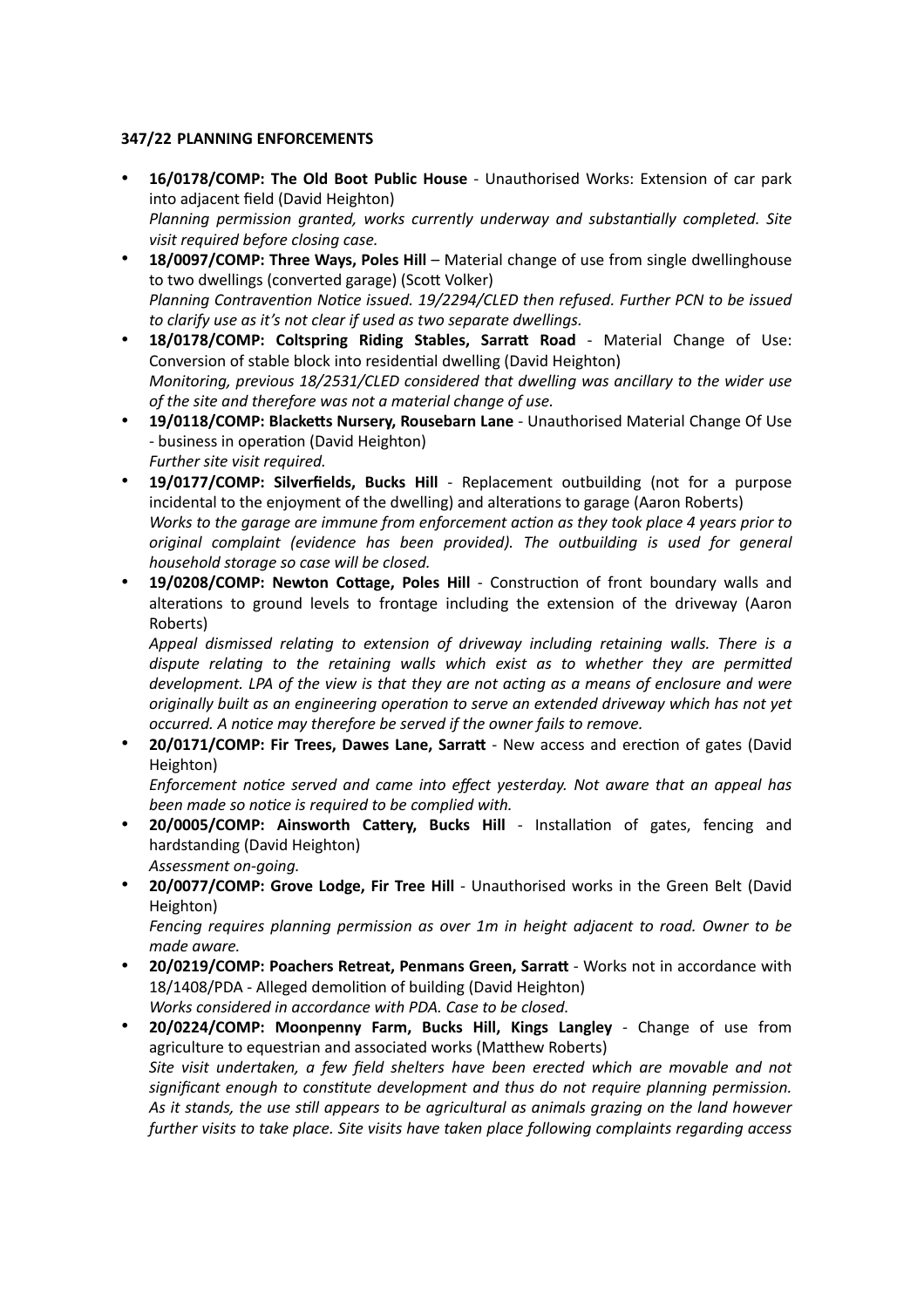road; however, the deviated works were simply backfilling a service trench. Use of land still *as agriculture. Monitoring when in the area.*

- **21/0002/COMP: Barn at Dellfield Farm** Unauthorised works to converted barn including extension of residential curtilage (Aaron Roberts) *Attempted a site visit earlier in the year but a new visit to be arranged shortly.*
- **21/0015/COMP: Dellfield Farm, Plough Lane** Creation of new access (Aaron Roberts) *Site visit required (access issues).*
- **21/0003/COMP: Cart and Horses Public House, Commonwood, Sarrat** Material change of use: Public house to a mixed use: public house and shop (Matthew Roberts) *Letter sent, planning application currently being prepared.*
- **21/0021/COMP: Hill Top, Penmans Hill, Chipperfield**  Unauthorised windows and doors in existing openings (David Heighton) *Site visit required.*
- **21/0025/COMP: 38 Dawes Lane, Sarrat** Works not in accordance with 20/2628/PDE or 20/1387/CLPD and alterations to porch (David Heighton) *Planning application submitted and granted under 21/0973/FUL. Raised terrace to be removed.*
- **21/0047/COMP: New Model Farm, Sarratt Road, Croxley Green, Rickmansworth** Barn conversion to offices (David Heighton) *Owner advised that works relate to a historic permission which had lawfully commenced (8/423/91) which was allowed at appeal. The owner also confirmed that the use of land for aviation is carried out in accordance with the Air Navigation Order and for no more than 28 days a year (permitted development). A site visit was arranged but got delayed due to the owner self-isolating, a new visit is likely to take place soon.*
- **21/0102/COMP Callipers Cottage, Penmans Green, Sarrat** Works not in accordance with 18/2116/FUL - Roof Height (Scott Volker) *Planning permission required for works as they have gone beyond the scope of the planning permission. Owner informed and given a deadline.*
- **21/0143/COMP Winchwood, Windmill Hill, Chipperfield** Material change of use: Extension of residential curtilage (David Heighton) *Site visit required.*
- **21/0144/COMP Woodlea House, Windmill Hill, Chipperfield** Material change of use: Extension of residential curtilage (David Heighton) *Site visit required.*
- **21/0145/COMP Land adjoining Blenheim Cottage, Bucks Hill, Sarrat** Unauthorised works: Removal of hedgerow / widening of access and unauthorised use of land for event/ caravan site (Matthew Roberts)

*Following the end of the temporary event an enforcement notice was served in respect of the works to the access. This notice took effect on 6 October; however, an appeal was lodged and is now valid. Council's Statement of Case sent, now just waiting decision from PINS.*

- **21/0180/COMP Potten Farm, Chandlers Lane** Breach of Planning Conditions 5, 6, 7 & 8 of 18/0454/FUL (Matthew Roberts) *Letter sent, Approval of Details application submitted under 21/2611/DIS & new application under 21/2612/FUL.*
- **21/0193/COMP Vine Cottage, The Green** –unauthorised fencing (Scott Volker) *As per recent update, just require one panel to be removed but circumstances are sensitive.*
- **22/0014/COMP Morar, Dimmocks Lane, Sarrat** Installation of non obscured first floor windows and works not in accordance with 21/1090/FUL (David Heighton) *Site visit required.*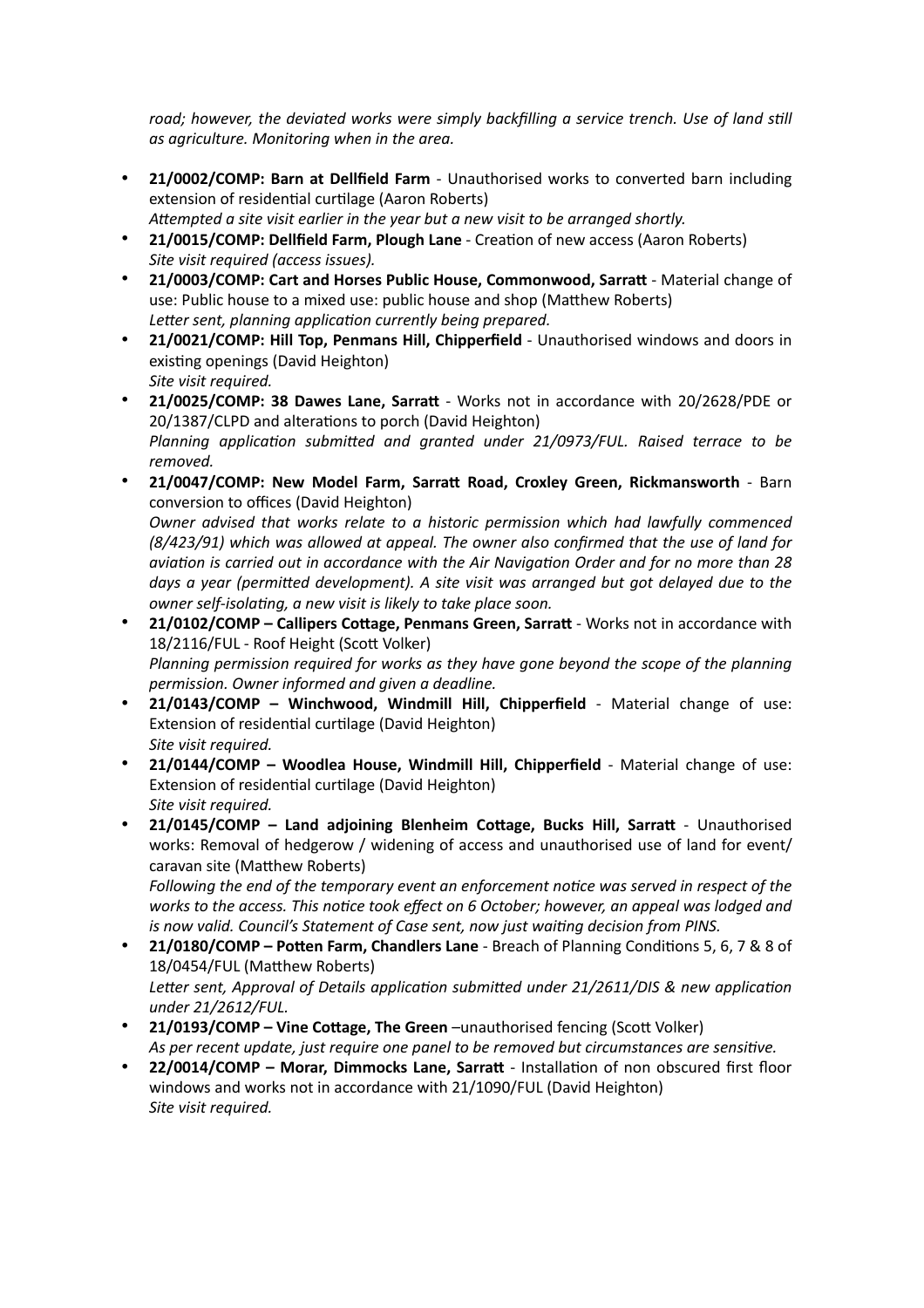• **22/0019/COMP – Land at Long Spring, Sarratt Lane** - Felling of protected trees and creation of access (Matt Roberts) *Land owner advised that access/opening require planning permission / application due.* 

*Removal of trees subject to investigations with Landscape department/Forestry Commission.*

• **The Mulberry Bush** – as per recent correspondence it is our view that planning permission is required for various elements on site; however, TRDC planning officers have a meeting arranged with the Planning Solicitor to run through our concerns on Thursday**.**

#### **Other Planning Matters:**

District Cllr Reed advised TRDC now appear to be pushing back publication of their new Local Plan to 2025. The TRDC Planning Committee has also recently voted to re-visit Reg 18 of the new draft Local Plan. This could see sites for development in Sarratt re-appearing in the next iteration of TRDC Reg 18 new draft TRDC Local Plan.

#### **ENVIRONMENT**

#### **348/22 COUNCILLORS REPORT**

A meeting with Julian Thornton, HCC Right of Way Team, is scheduled in Sarratt on 22 February with interested Councillors. Former Cllr Nick Mortimer and Andrew Whitewood are invited.

The Councillors continue to investigate funding around proposed footpaths/cycleways.

Julie Rees – Tree Officer for TRDC is coming out to investigate the Ash Trees at the bottom of Red Lion Lane. An external, independent Tree Surgeon will also come to describe their condition. It was suggested the Parish Council may need to repeat an earlier request and make a formal application to TRDC for them to investigate a need for a blanket TPO to prevent the ongoing illegal felling of Commonwood trees.

There have been 6 fly tippings, one including the corpses of a number of foxes and rabbits, which have now been removed.

Former Cllr Nick Mortimer led a Litter Picking group with Y3 from Sarratt School which was a popular event and will be repeated.

Parish Warden's report will be circulated.

#### **349/22 WOODLAND MANAGEMENT PLAN**

Nothing further to report this month as we continue to await the response from the Forestry Commission to the 10 Year Plan produced by Herts CC on behalf of the Parish.

#### **350/22 SUSTAINABILITY REPORT**

The Queen's Green Canopy – Alex Laurie was rather disapproving of Cllr Garvey's planting of the land at Downer Drive/Dawes Lane. Cllr Garvey is not entirely sure why, but this will be clarified when they meet on Thursday, on site. SPC have offered to take on the grass cutting at this site, if that would help the process of planting and regreening.

Abbotts Langley are investigating the BP Pulse scheme for EV charging, which is paid 75% by the government and 25% by BP. This provides a little income for the landowner of the site for the EV charging points. TRDC will engage with all the rural parishes about electric car charging – information provided to Cllr Garvey by Stephen Giles.

Polyethene type Soft Plastic (i.e carrier bags etc) is not currently included in the TRDC curb side bin collection. Tesco and the Co-op are taking all such plastic. A collection point in the village for such soft plastics would be excellent. It was recommended Cllr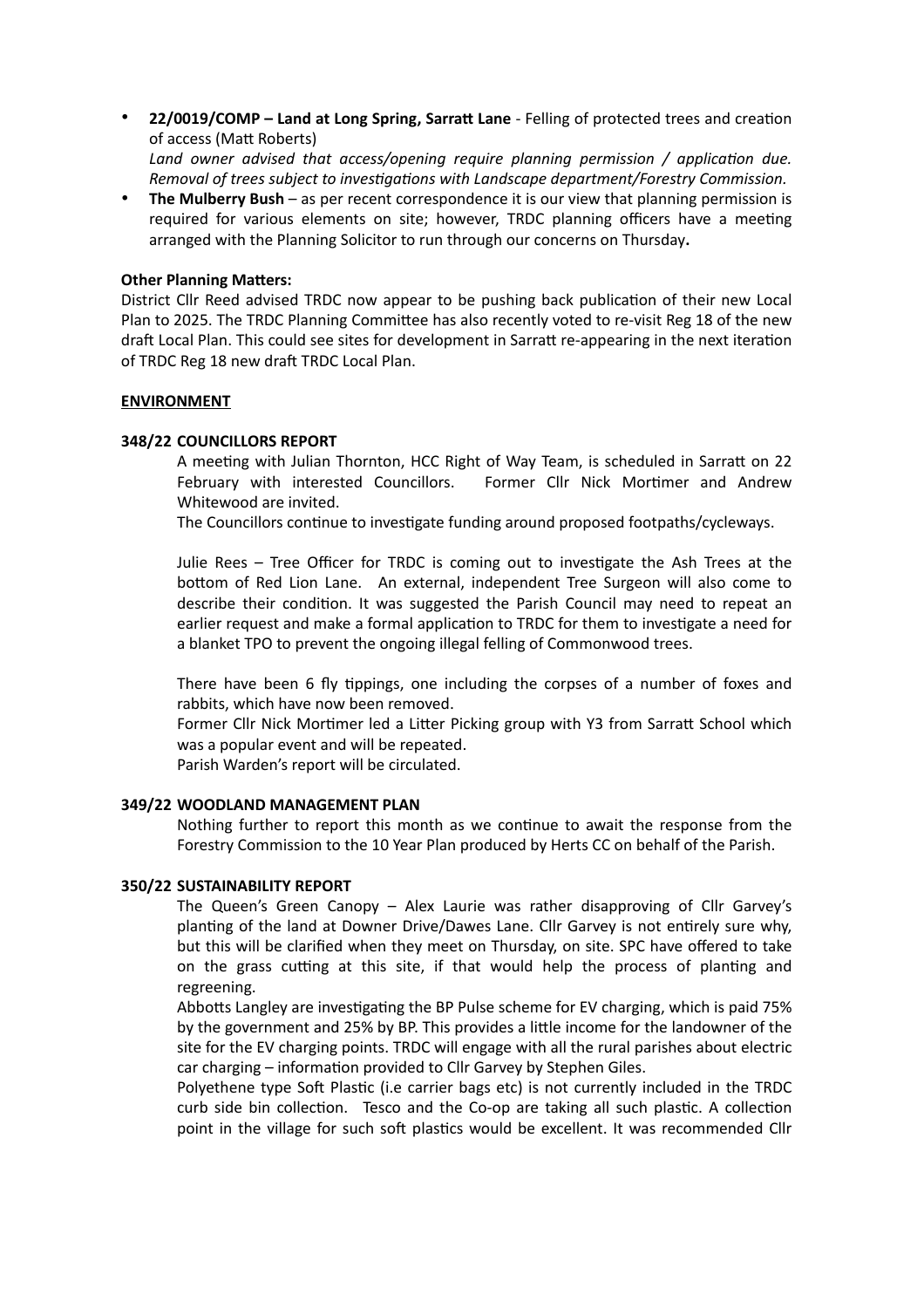Garvey peak to the Sustainable Sarratt group about whether this is something they could progress with TRDC.

Solar powered crushing bins – Cllr Diggins is to investigate.

#### **351/22 UPDATE ON PHONE BOXES**

Stephen Morrill and Victoria Jackson representing the Commonwood and Chandler's Cross Residents Association (CCRA) confirmed the Resident's Association will take on the maintenance of the phone box in Buck's Hill so it can remain in situ as a reference point for the emergency services and deliveries. SPC will remain owners of the box and will buy the replacement glass currently required for it but going forwards CCRA will undertake ongoing repairs and maintenance paid for by the CCRA.

SPC will seek assistance on moving the other phone box in Chandler's Cross to Sarratt School to be used as a book swap station.

#### **POLICY AND RESOURCES**

#### **352/22 LEAD COUNCILS REPORT**

The recent internal audit interim assessment went well, and Cllr Lowry felt it was a good outcome, with a limited number of recommendations to take on board. However, these included the Council:

- a) Retrospectively approving the value of the 21/22 Precept of £96,557. In the minutes of the December 2020 SPC meeting the specific amount was not stated even though it had been included in the papers for the meeting.
- b) Formally approving the 22/23 Precept request of £96,557 and linking it to the Band D impact of £87.24, which in fact is a reduction of 68p on the Band D contribution for 21/22 which was £87.91. In the minutes of the December 2021 meeting the link to Bad D had not been included.

Both these retrospective approvals were agreed by Council. Proposer: Cllr Rugg; Seconder: Cllr Diggins

Cllr Lowry also advised:

- SPC needs another person to oversee and approve accounts work. As Cllr Lowry is overseeing and doing the posting and coding himself another person should validate this process.
- We have a software application on the SPC desktop for the LCRS Risk Management software. SPC to investigate the expense involved and whether it will bring any benefits to SPC as typically it is designed for use in larger Councils.
- Clr Lowry will be monitoring the budget and will be issuing a quarterly report in future.

## **353/22 APPROVAL OF PAYMENTS**

Cllr Lowry circulated the bank account and statements, To approve the internet banking transactions to the sum of £9,400.92 Proposed: Cllr Rugg; Seconded Cllr Diggins.

#### **354/22 INTERIM INTERNAL AUDIT**

SPC would like to extend its thanks to Cllr Lowry for his hard work and professionalism during this process.

#### **HIGHWAYS**